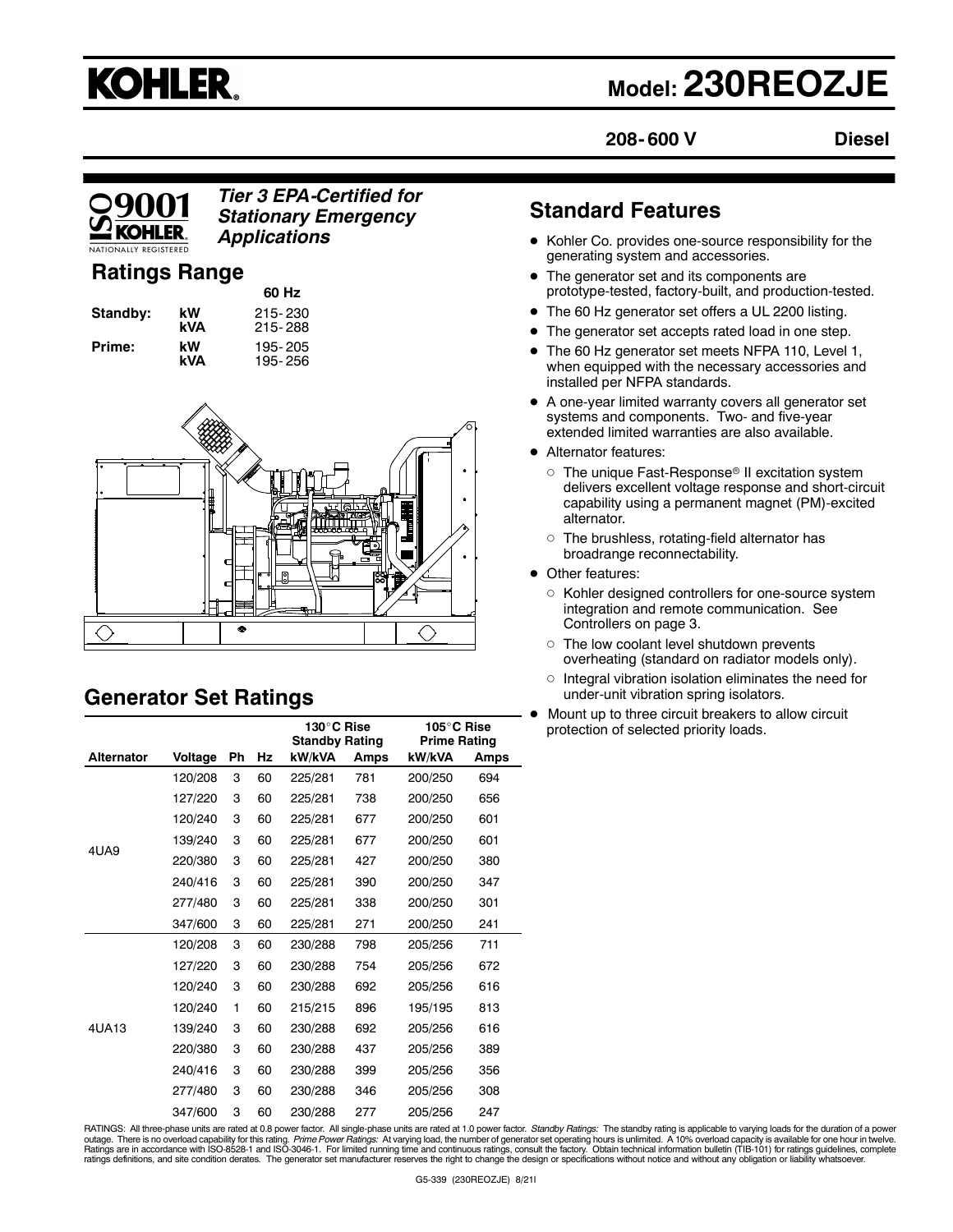## **Alternator Specifications**

#### **Specifications Alternator**

| Manufacturer                   | Kohler                                  |
|--------------------------------|-----------------------------------------|
| Type                           | 4-Pole, Rotating-Fiel                   |
| Exciter type                   | <b>Brushless, Permane</b>               |
| Leads: quantity, type          | 12, Reconnectable                       |
| Voltage regulator              | Solid State, Volts/Hz                   |
| Insulation:                    | NFMA MG1                                |
| Material                       | Class H                                 |
| Temperature rise               | 130°C, Standby                          |
| Bearing: quantity, type        | 1, Sealed                               |
| Coupling                       | Flexible Disc                           |
| Amortisseur windings           | Full                                    |
| Voltage regulation, no-load to |                                         |
| full-load                      | <b>Controller Depender</b>              |
| One-step load acceptance       | 100% of Rating                          |
| Unbalanced load capability     | 100% of Rated<br><b>Standby Current</b> |
| Peak motor starting kVA:       | (35% dip for voltages                   |
| 480 V 4UA9 (12 lead)           | 700                                     |
| 4UA13 (12 lead)<br>480 V       | 960                                     |

# ነg-Field manent-Magnet endent  $int$ bitages below)

- NEMA MG1, IEEE, and ANSI standards compliance for temperature rise and motor starting.
- Sustained short-circuit current of up to 300% of the rated current for up to 10 seconds.
- Sustained short-circuit current enabling downstream circuit breakers to trip without collapsing the alternator field.
- Self-ventilated and dripproof construction.
- Windings are vacuum-impregnated with epoxy varnish for dependability and long life.
- Superior voltage waveform from a two-thirds pitch stator and skewed rotor.
- Fast-Response<sup>®</sup> II brushless alternator with brushless exciter for excellent load response.

## **Application Data Engine Electrical**

## **Engine**

### **Engine Specifications** Manufacturer **Manufacturer** John Deere Engine model 6090HF484C Engine type  $4$ -Cycle, Turbocharged, Charge Air-Cooled Cylinder arrangement 6 Inline Displacement, L (cu. in.) 9.0 (548) Bore and stroke, mm (in.) 118.4 x 136 (4.66 x 5.35) Compression ratio 16.0:1 Piston speed, m/min. (ft./min.) 457 (1500) Main bearings: quantity, type 7, Replaceable Insert Rated rpm 1800 Max. power at rated rpm, kWm (BHP) 258 (346) Cylinder head material Cylinder head material cast Iron Crankshaft material **Forged Steel** Forged Steel Valve material: Intake Chromium-Silicon Steel Exhaust **Exhaust** Stainless Steel Governor: type, make/model JDEC Electronic L14 Denso HP4 Frequency regulation, no-load to full-load Isochronous Frequency regulation, steady state  $\pm 0.25\%$ Frequency **Fixed**

#### **Engine Electrical System** Battery charging alternator: 24 Volt Ground (negative/positive) Negative Volts (DC) 24 Ampere rating 60 Starter motor rated voltage (DC) 24

| <u>Jianel Thului Taleu vullaye (DO)</u>           | $\overline{\phantom{a}}$ |
|---------------------------------------------------|--------------------------|
| Battery, recommended cold cranking<br>amps (CCA): |                          |
| Quantity, CCA rating each                         | Two. 925                 |
| Battery voltage (DC)                              | 12                       |

## **Fuel**

| <b>Fuel System</b>                         |                            |
|--------------------------------------------|----------------------------|
| Fuel supply line, min. ID, mm (in.)        | 11.0 $(0.44)$              |
| Fuel return line, min. ID, mm (in.)        | 6.0(0.25)                  |
| Max. lift, fuel pump: type, m (ft.)        | Electronic, 3 (10)         |
| Max. fuel flow, Lph (gph)                  | 240 (63.4)                 |
| Max. return line restriction, kPa (in. Hg) | 20(5.9)                    |
| Fuel prime pump                            | Flectronic                 |
| <b>Fuel filter</b>                         |                            |
| Secondary                                  | 2 Microns @ 98% Efficiency |
| Primary                                    | 10 Microns                 |
| <b>Water Separator</b>                     | Yes                        |
| Recommended fuel                           | #2 Diesel                  |

## **Exhaust**

| <b>Exhaust System</b>                                                         |                              |
|-------------------------------------------------------------------------------|------------------------------|
| Exhaust manifold type                                                         | Dry                          |
| Exhaust flow at rated kW, $m^3$ /min. (cfm)                                   | 45.0 (1590)                  |
| Exhaust temperature at rated kW, dry<br>exhaust, $^{\circ}$ C ( $^{\circ}$ F) | 634 (1173)                   |
| Maximum allowable back pressure,<br>kPa (in. Hg)                              | Min. 0 (0)<br>Max. 7.5 (2.2) |
| Engine exhaust outlet size, mm (in.)                                          | 98 (3.86)                    |

Air cleaner type, all models **Dry** 

## **Lubrication**

| <b>Lubricating System</b>                                         |                      |  |
|-------------------------------------------------------------------|----------------------|--|
| Type                                                              | <b>Full Pressure</b> |  |
| Oil pan capacity, L (qt.) $\S$                                    | 32.5(34.4)           |  |
| Oil pan capacity with filter, L (qt.) $\S$                        | 33.4 (35.3)          |  |
| Oil filter: quantity, type §                                      | 1. Cartridge         |  |
| Oil cooler                                                        | Water-Cooled         |  |
| Kohler recommends the use of Kohler Genuine oil and filters.<br>ş |                      |  |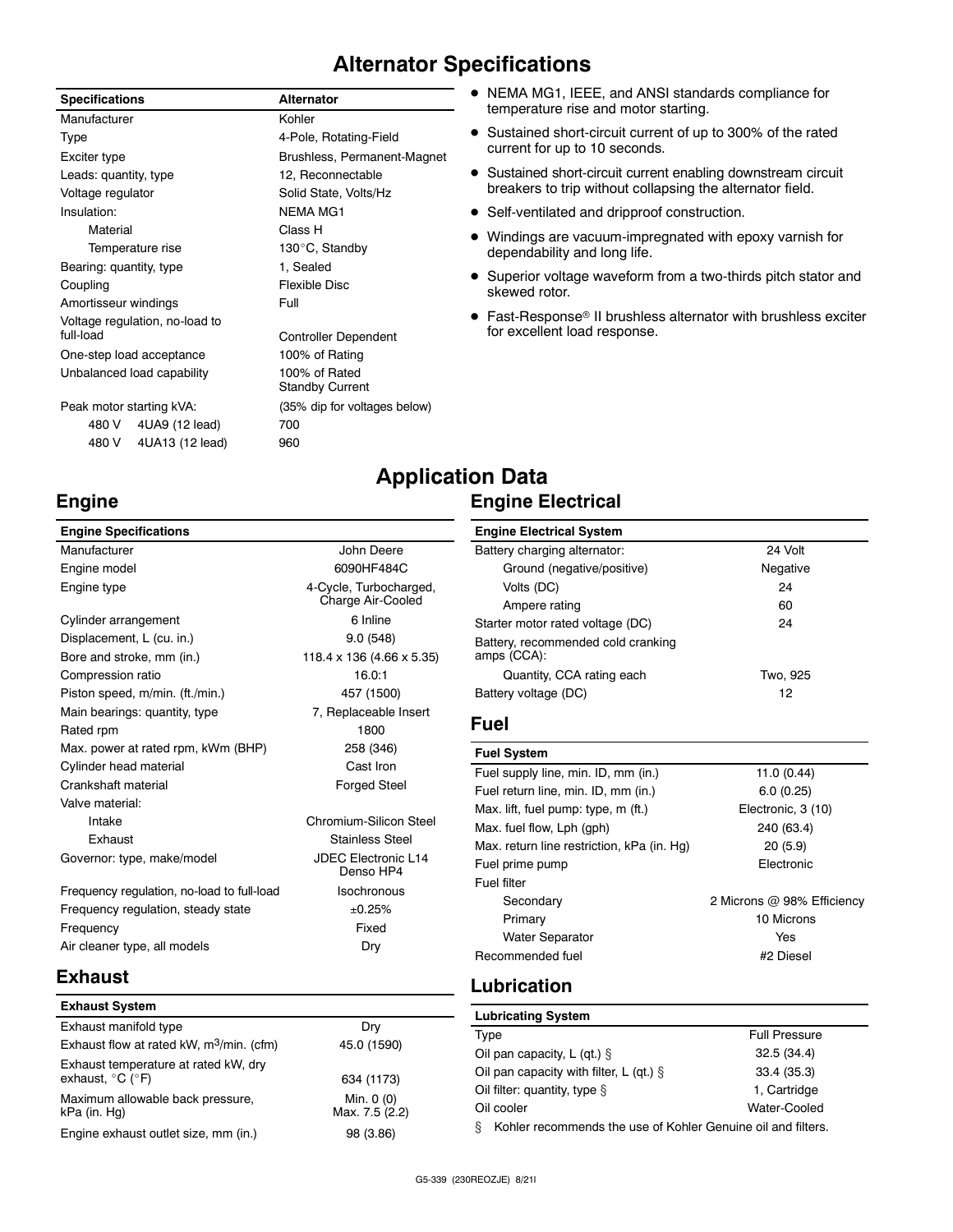## **Application Data**

## **Cooling**

| <b>Radiator System</b>                                                                        |              |
|-----------------------------------------------------------------------------------------------|--------------|
| Ambient temperature, °C (°F) *                                                                | 50 (122)     |
| Engine jacket water capacity, L (gal.)                                                        | 16 (4.25)    |
| Radiator system capacity, including<br>engine, L (gal.)                                       | 36(9.5)      |
| Engine jacket water flow, Lpm (gpm)                                                           | 265 (70)     |
| Heat rejected to cooling water at rated<br>kW, dry exhaust, kW (Btu/min.)                     | 94.3 (5368)  |
| Heat rejected to air charge cooler at<br>rated kW, dry exhaust, kW (Btu/min.)                 | 52.9 (3011)  |
| Water pump type                                                                               | Centrifugal  |
| Fan diameter, including blades, mm (in.)                                                      | 863.6 (34.0) |
| Fan, kWm (HP)                                                                                 | 9(12.1)      |
| Max. restriction of cooling air, intake and<br>discharge side of radiator, $kPa$ (in. $H2O$ ) | 0.125(0.5)   |
| * Enclosure with enclosed silencer reduces ambient                                            |              |

\* Enclosure with enclosed silencer reduces ambient temperature capability by 5°C (9°F).

## **Operation Requirements**

#### **Air Requirements**

| Radiator-cooled cooling air,<br>$m^3$ /min. (scfm) $\ddagger$       | 311.5 (11000) |
|---------------------------------------------------------------------|---------------|
| Combustion air, m <sup>3</sup> /min. (cfm)                          | 20.7 (730)    |
| Heat rejected to ambient air:                                       |               |
| Engine, kW (Btu/min.)                                               | 49.4 (2810)   |
| Alternator, kW (Btu/min.)                                           | 21.4 (1220)   |
| ‡ Air density = 1.20 kg/m <sup>3</sup> (0.075 lbm/ft <sup>3</sup> ) |               |

#### **Fuel Consumption**

| Diesel, Lph (gph) at % load |      | <b>Standby Rating</b> |  |  |
|-----------------------------|------|-----------------------|--|--|
| 100%                        | 61.0 | (16.1)                |  |  |
| 75%                         | 46.8 | (12.4)                |  |  |
| 50%                         | 33.1 | (8.7)                 |  |  |
| 25%                         | 19.7 | (5.2)                 |  |  |
| Diesel, Lph (gph) at % load |      | Prime Rating          |  |  |
| 100%                        | 53.3 | (14.1)                |  |  |
| 75%                         | 40.9 | (10.8)                |  |  |
|                             |      |                       |  |  |
| 50%                         | 29.2 | (7.7)                 |  |  |
| 25%                         | 17.4 | (4.6)                 |  |  |

## **Controllers**



#### **APM402 Controller**

Provides advanced control, system monitoring, and system diagnostics for optimum performance and compatibility.

- Digital display and menu control provide easy local data access
- Measurements are selectable in metric or English units
- Remote communication thru a PC via network or
- serial configuration
- Controller supports Modbus<sup>®</sup> protocol
- $\bullet$  Integrated hybrid voltage regulator with  $\pm 0.5\%$  regulation
- Built-in alternator thermal overload protection
- NFPA 110 Level 1 capability

Refer to G6-161 for additional controller features and accessories.



Refer to G6-107 for additional controller features and accessories.

Modbus<sup>®</sup> is a registered trademark of Schneider Electric.

BACnet<sup>®</sup> is a registered trademark of ASHRAE.



#### **APM603 Controller**

Provides advanced control, system monitoring, and system diagnostics for optimum performance and compatibility.

- 7-inch graphic display with touch screen and menu control provides easy local data access
- Measurements are selectable in metric or English units
- Paralleling capability to control up to 8 generators on an isolated bus with first-on logic, synchronizer, kW and kVAR load sharing, and protective relays
- Note: Parallel with other APM603 controllers only
- Generator management to turn paralleled generators off and on as required by load demand
- Load management to connect and disconnect loads as required
- Controller supports Modbus<sup>®</sup> RTU, Modbus<sup>®</sup> TCP, SNMP and BACnet<sup>®</sup>
- $\bullet$  Integrated voltage regulator with  $\pm 0.25\%$  regulation
- Built-in alternator thermal overload protection
- UL-listed overcurrent protective device
- NFPA 110 Level 1 capability
- Refer to G6-162 for additional controller features and accessories.



#### **Decision-Maker 6000 Paralleling Controller**

Provides advanced control, system monitoring, and system diagnostics with remote monitoring capabilities for paralleling multiple generator sets.

 Paralleling capability to control up to 8 generators on an isolated bus with first-on logic, synchronizer, kW and kVAR load sharing, and protective relays

Note: Parallel with other Decision-Maker<sup>®</sup> 6000 controllers only

- Digital display and keypad provide easy local data access
- Measurements are selectable in metric or English units
- Remote communication thru a PC via network or modem configuration
- Controller supports Modbus<sup>®</sup> protocol
- $\bullet$  Integrated voltage regulator with  $\pm 0.25\%$  regulation
- Built-in alternator thermal overload protection
- NFPA 110 Level 1 capability